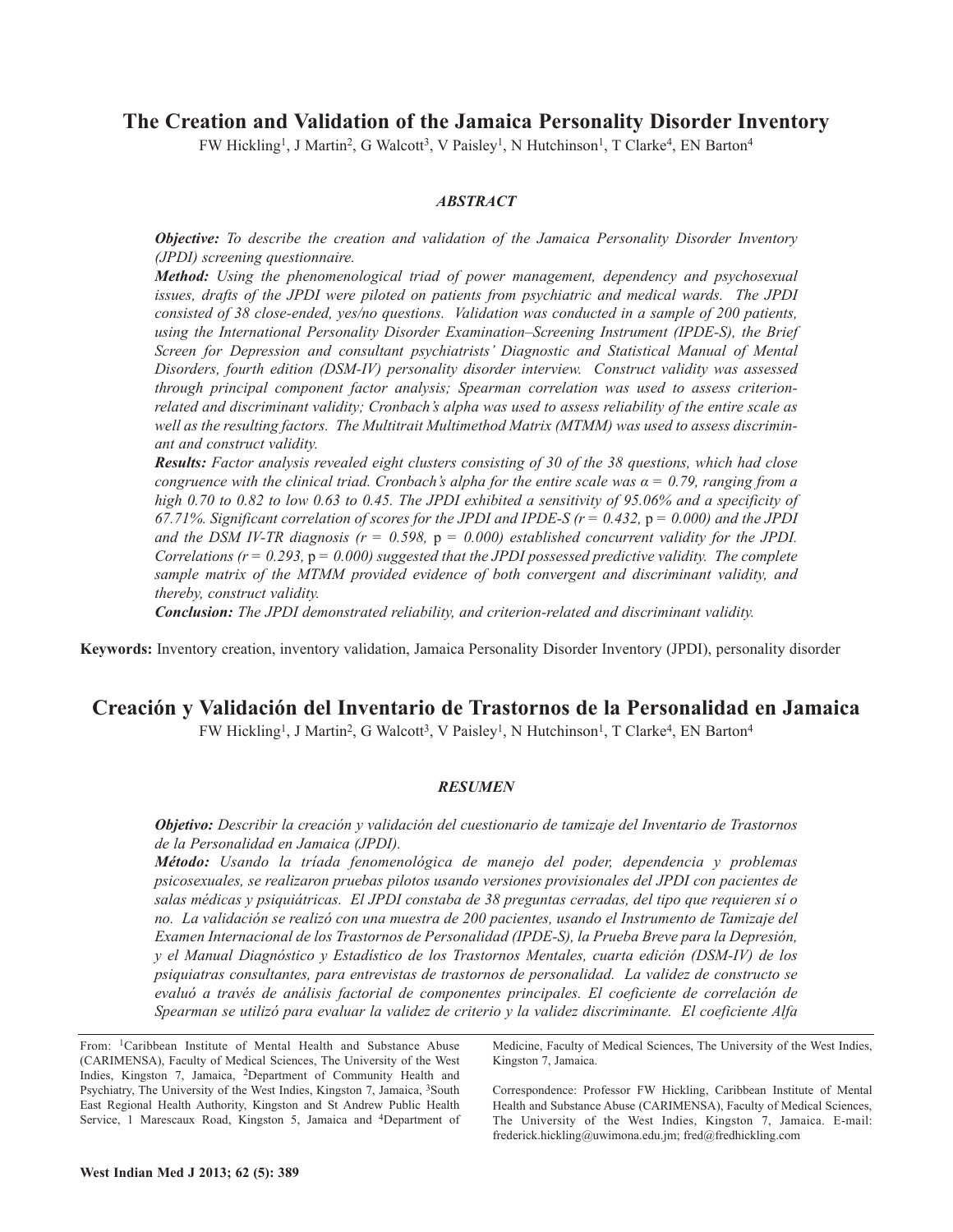de Cronbach fue utilizado para evaluar la fiabilidad de toda la escala, así como los factores resultantes. *La matriz multirasgo-multimétodo (MTMM) fue utilizada para evaluar la validez de constructo y la validez discriminante.*

*Resultados: El análisis factorial reveló ocho clústeres que constaban de 30 de las 38 preguntas, las cuales presentaban una estrecha congruencia con la tríada clínica. El Alfa de Cronbach para toda la* escala fue  $\alpha$  = 0.79, fluctuando desde valores altos de 0.70 a 0.82 hasta valores bajos de 0.63 a 0.45. *El inventario JPDI mostró una sensibilidad de 95.06% y una especificidad de 67.71%. La correlación* significativa de las puntuaciones para el JPDI y el IPDE-S ( $r = 0.432$ ,  $p = 0.000$ ) y el JPDI y el diagnóstico de DSM IV-TR ( $r = 0.598$ ,  $p = 0.000$ ) estableció una validez concurrente para el JPDI. Las *correlaciones (r = 0.293, p = 0.000) sugirieron que el JPDI poseía validez predictiva. La matriz completa de la muestra de la MTMM proporcionó evidencia tanto de la validez discriminante como de la validez convergente, y por ende, de la validez de constructo.*

*Conclusión: El inventario JPDI demostró fiabilidad, así como validez de criterio y validez discriminante.*

**Palabras claves:** Creación de inventario, validación de inventario, Inventario de Trastornos de la Personalidad en Jamaica (JPDI), trastorno de la personalidad

#### **West Indian Med J 2013; 62 (5): 390**

## **INTRODUCTION**

Long-standing debates have called for the need to redefine personality disorder and to develop scales that accurately measure the condition (1). The transition in the conceptualization of personality disorder has moved from categorical/cluster to dimensional, but these systems have not provided a concrete solution to the classificatory conundrum (2, 3). A plethora of instruments developed over the past two decades to assist with the diagnosis of personality disorder (4) has yet to firmly establish validity and proven acceptability (5).

The Jamaican experience of personality disorder was initially explored in a pilot study of 34 patients (6). The phenomenological features of the patients in this cohort were collated and aggregated which fell into three distinct clusters which were labelled 'power management issues', 'dependency issues' and 'psychosexual issues'. This 'clinical triad' of abnormal thoughts, feelings and actions was subsequently elaborated in a group of 351 patients (7). When disaggregated, the individual phenomenological features typically associated with personality disorder did not cluster into the traditional Diagnostic and Statistical Manual of Mental Disorders, fourth edition, text revision (DSM-IV-TR) categories, but were reconceptualized as a 'clinical triad'. Based on this, The University of the West Indies, Section of Psychiatry, Jamaica, established the Jamaica Personality Disorder Inventory (JPDI) in 2006. The objective of this study is to describe the creation and validation of this questionnaire designed to detect personality disorders specifically in Jamaica.

### **SUBJECTS AND METHOD**

The research team created, analysed and formatted a survey instrument to test for personality disorder based on the three phenomenological factors identified in the Jamaican casecontrol study (6). Focus group meetings identified phenomenological features of psychosexual problems, physiological and psychological dependency, while interpersonal conflicts and power struggles characterized power management problems. Focus groups developed questions that effectively captured the assigned constructs and the components of the concepts. The questions were revised from pilot tests done with approximately twenty lucid patients conveniently sampled from the psychiatric ward of the University Hospital of the West Indies (UHWI). The pilot testing culminated in the final interview schedule of thirtyeight close-ended, dichotomously rated (yes/no) questions.

### **Study participants**

Subjects for the validation study were 200 Jamaican patients recruited from the psychiatric and medical wards of the UHWI in Kingston, Jamaica, between 2006 and 2008: 100 patients who were sequentially admitted to the psychiatric units of the hospital were matched for gender, age and social class (8) with 100 patients admitted to the general medical wards. Medical patients who had a previous psychiatric diagnosis were excluded from the study. There were no special attempts made to select patients who were known or suspected to have a diagnosis of personality disorder.

#### **Measures**

*Jamaica Personality Disorder Inventory (JPDI):* This is a 38-item interviewer administered questionnaire that was developed as a screening tool to identify the probability of being diagnosed with a personality disorder. Taking approximately 30 minutes for administration, it is intended to be linguistically simple and relevant to the reconceptualization of personality disorder (6, 7).

*The International Personality Disorder Examination – Screening instrument (IPDE-S):* The IPDE-S (1) is a self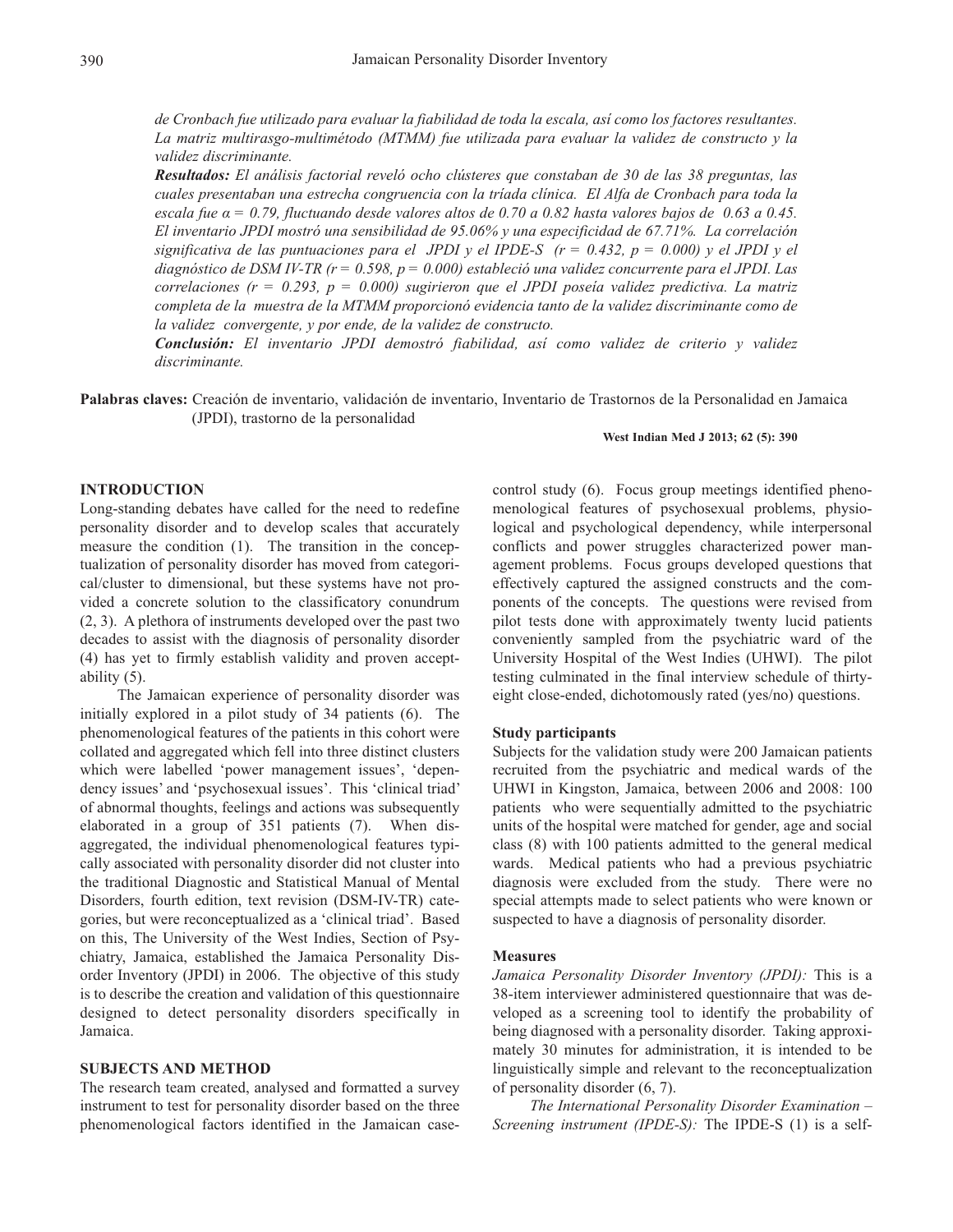report measure of personality disorder. It is an abbreviated version of IPDE and has only 77 questions requiring true or false responses. The IPDE-S serves as the best approximation to a gold standard of a screening tool that can only detect the probable presence or absence of a personality disorder.

*Brief Screen for Depression (BSD):* This was included in this study to assess the discriminant validity of the JPDI and consists of four items, each of which assesses one set of depressive symptoms. The BSD has been shown to correlate strongly with other measures of depression and to have acceptable degrees of reliability. It was validated for use in a Jamaican cohort in 2007 (9).

*DSM IV-TR semi-structured clinical interview:* Using this clinical interview, one of three consultant psychiatrists sought to determine whether or not the patient met the DSM IV-TR criteria for a personality disorder. The consultant psychiatric interview garnered a diagnosis, psychosocial and phenomenological information about the patient.

#### **Procedures**

The first one hundred patients who were sequentially admitted to the psychiatric wards were identified. The JPDI, the IPDE and the BSD were administered. On the same day, one of three consultant psychiatrists, blind to the assessments, conducted the clinical interview. Patients from the medical wards who were eligible for participation based on their match by age, sex, socio-economic status and mental stability were then also similarly assessed.

#### **Statistical analysis**

Analyses were performed using the Statistical Package for the Social Sciences (SPSS) version 16. Principal component factor analysis (PCA) with varimax rotation was used to determine whether the scale items clustered to represent the three domains of personality disorder conceived of as the 'clinical triad' (construct validity), whether these underlying constructs explained significant portions of the variance identified, and to examine the factor loadings in order to explain the meaning of each construct. Item loadings of at least 0.40 were considered to load significantly onto a particular factor. The internal consistency of the JPDI was measured by calculating the Cronbach's alpha  $(\alpha)$  for the 38item questionnaire after omitting each item and for the overall score. Reliability coefficients were also computed for each of the factors identified in the PCA. A *t*-test was employed to determine the cut score on the JPDI which correlated with the psychiatrist diagnosis of personality disorder. The performance of the JPDI at different cut scores was assessed by reference to the sensitivity, specificity and predictive values of the psychiatrist clinical interview. Correlations between the JPDI, the IPDE-S, the clinical diagnoses, and the location of patients were conducted to assess concurrent and predictive (criterion-related) validity, and against the BSD to examine discriminant validity of the JPDI.

The Multitrait Multimethod Matrix [MTMM] (10) is a matrix or table of correlations arranged to facilitate the interpretation of the assessment of construct validity, and compares the results of the two methods of assessment – in this study, the self-report questionnaires (the JPDI and the BSD) and the DSM IV-TR semi-structured clinical interview by the psychiatrist. The MTMM provides an operational methodology for assessing construct validity. In the single matrix, it is possible to examine both convergent and discriminant validity simultaneously.

### **RESULTS**

A total of 200 patients were included in the sample of which most were male (61.0%), single (62.1%), and unemployed (62.5%). The average age of the patients was 37.1 years [SD 12.0, range 18–81] (Table 1).

Table 1: Demographic distribution of participants

|                        | Psychiatric<br>wards ( $n = 100$ ) | <b>Medical wards</b><br>$(n = 100)$ |
|------------------------|------------------------------------|-------------------------------------|
| Gender                 |                                    |                                     |
| Male                   | 61                                 | 61                                  |
| Female                 | 39                                 | 39                                  |
| Age (years)            |                                    |                                     |
| Younger adults (18–39) | 61                                 | 60                                  |
| Mature adults $(40+)$  | 39                                 | 40                                  |
| Social class           |                                    |                                     |
| I                      | 6                                  | 6                                   |
| Н                      | 3                                  | 3                                   |
| Ш                      | 5                                  | 5                                   |
| IV                     | 26                                 | 26                                  |
| V                      | 63                                 | 63                                  |

A factor analysis was conducted to examine the factor structure of 38 items of the JPDI. The suitability of the data for component analysis was tested *via* the Kaiser-Meyer-Olkin (KMO) measure of sampling adequacy and Bartlett's test of sphericity. The KMO measure in this study was 0.67, which indicates average values. Bartlett's test of sphericity  $(\chi^2 = 1825.7; df = 666; p < 0.001)$  verified that the matrix is not an identity matrix, that there are significant relationships between the items included in the analysis, and that the factor analysis is suitable. A total of 37 factors were identified, however, the scree plot suggested the most parsimonious result with eight factors denoting 52.3% of the variance were extracted and retained. Most of the variance was explained by the first factor (15.8%) with the other factors explaining between 8.1% and 3.7% of the variance. Eigenvalues for each of the eight factors ranged from 1.36 to 5.83, each accounting for 3.7% to 15.8% of the variance.

The item content of the eight factors was examined to formulate names based on hypothetical inferences about their relationships (Table 2). Of the 38-question items in the JPDI, a total of 30 were included in the eight factors identified, and questions 2, 7, 15, 25, 26, 28, 36 and 38 (Table 2) were omitted. Cronbach's alpha coefficient for the JPDI using the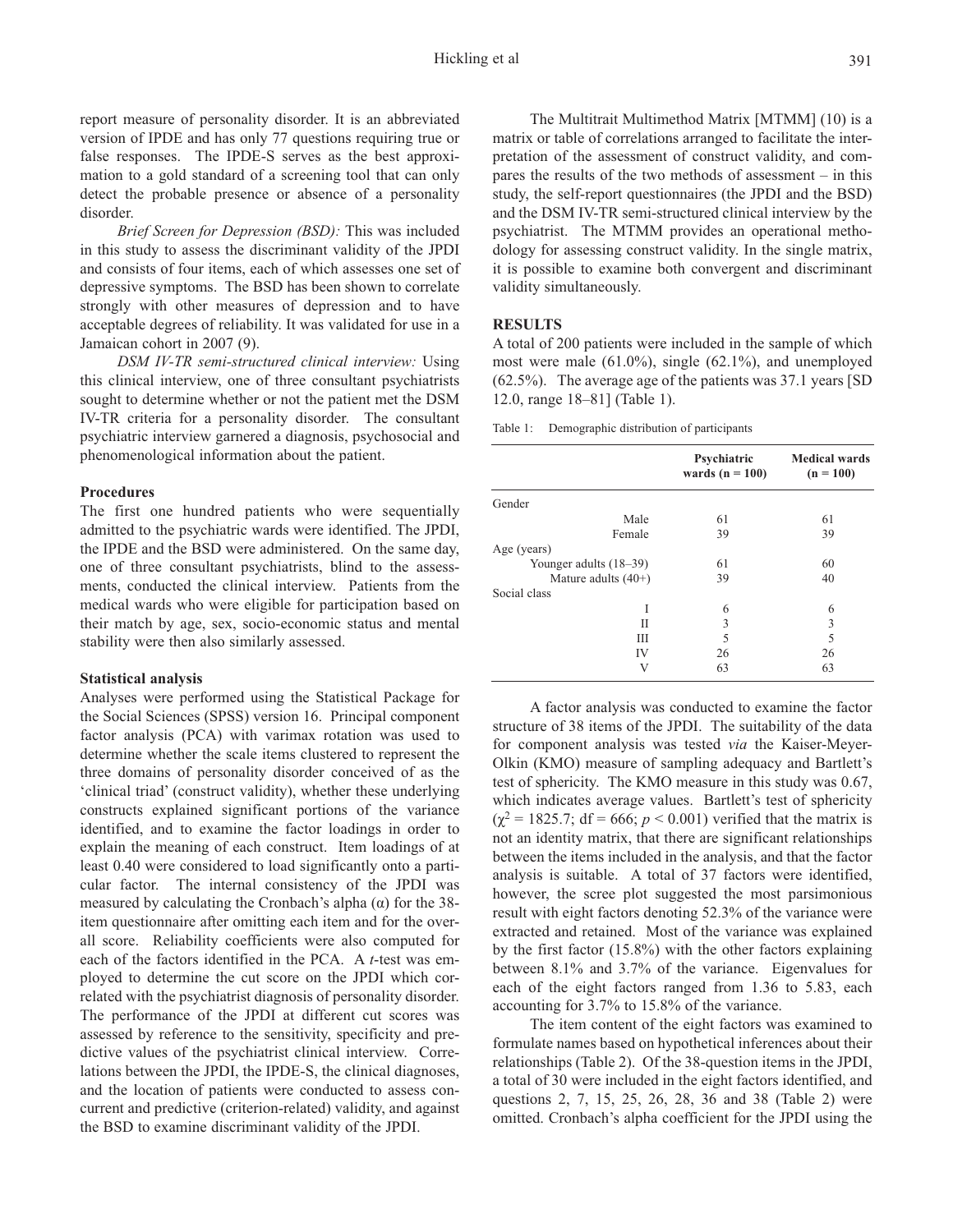## Table 2: Pattern of factors after varimax rotation and Cronbach's alpha for the Jamaican sample

| <b>Item</b> | <b>Description</b>                                                                 | Pattern matrix |                |       |                         |       |       |          | Scale if item |         |
|-------------|------------------------------------------------------------------------------------|----------------|----------------|-------|-------------------------|-------|-------|----------|---------------|---------|
|             |                                                                                    | $\mathbf{1}$   | $\overline{2}$ | 3     | $\overline{\mathbf{4}}$ | 5     | 6     | 7        | 8             | removed |
|             | <b>Factor 1: Physiological dependency</b>                                          |                |                |       |                         |       |       |          |               |         |
|             | $(6$ items; alpha = $0.81$ )                                                       |                |                |       |                         |       |       |          |               |         |
| 5           | In the past month have you used cigarettes?                                        | 0.786          |                |       |                         |       |       |          |               | 0.79    |
| 4           | In the past month have you used marijuana?                                         | 0.746          |                |       |                         |       |       |          |               | 0.77    |
| 3           | In the past month, have you used alcohol?                                          | 0.687          |                |       |                         |       |       |          |               | 0.75    |
| 6           | In the past month have you used cocaine?                                           | 0.640          |                |       |                         |       |       |          |               | 0.78    |
| 23          | Have you ever been imprisoned?                                                     | 0.499          |                |       |                         |       |       |          |               | 0.79    |
| 22          | Have you ever been arrested?                                                       | 0.462          |                |       |                         |       |       |          |               | 0.77    |
|             | <b>Factor 2: Emotional dependency internalization</b>                              |                |                |       |                         |       |       |          |               |         |
|             | $(3$ items; alpha = 0.82)                                                          |                |                |       |                         |       |       |          |               |         |
|             | 17 If the person you depend on leaves you                                          |                |                |       |                         |       |       |          |               |         |
|             | temporarily would you attempt suicide?                                             |                | 0.855          |       |                         |       |       |          |               | 0.64    |
|             | 16 If the person you depend on leaves you                                          |                |                |       |                         |       |       |          |               |         |
|             | temporarily do you injure yourself?                                                |                | 0.844          |       |                         |       |       |          |               | 0.76    |
|             | 14 If the person you depend on leaves you                                          |                |                |       |                         |       |       |          |               |         |
|             | temporarily do you destroy property?                                               |                | 0.771          |       |                         |       |       |          |               | 0.82    |
|             | Factor 3: Power management externalization                                         |                |                |       |                         |       |       |          |               |         |
|             | $(3$ items; alpha = $0.70$ )                                                       |                |                |       |                         |       |       |          |               |         |
|             | 19 Do you have quarrels almost every day?                                          |                |                | 0.842 |                         |       |       |          |               | 0.45    |
| 18          | Do you have disagreements almost every day?                                        |                |                | 0.809 |                         |       |       |          |               | 0.55    |
| 20          | Are you involved in physical fights?                                               |                |                | 0.453 |                         |       |       |          |               | 0.79    |
|             | <b>Factor 4: Emotional dependency externalization</b><br>$(4$ items; alpha = 0.58) |                |                |       |                         |       |       |          |               |         |
| 12          | If the person you depend on leaves you                                             |                |                |       |                         |       |       |          |               |         |
|             | temporarily do you cry?                                                            |                |                |       | 0.673                   |       |       |          |               | 0.48    |
| 13          | If the person you depend on leaves you                                             |                |                |       |                         |       |       |          |               |         |
|             | temporarily do you have temper tantrums?                                           |                |                |       | 0.656                   |       |       |          |               | 0.57    |
| 10          | Do you depend on people for emotional support?                                     |                |                |       | 0.597                   |       |       |          |               | 0.48    |
| 11          | Do you depend on people for financial support?                                     |                |                |       | 0.504                   |       |       |          |               | 0.49    |
|             | Factor 5: Psychosexual problems internalization                                    |                |                |       |                         |       |       |          |               |         |
|             | $(4$ items; alpha = 0.47)                                                          |                |                |       |                         |       |       |          |               |         |
|             |                                                                                    |                |                |       |                         |       |       |          |               |         |
| 35          | Do you have difficulty attaining an orgasm/                                        |                |                |       |                         |       |       |          |               |         |
|             | ejaculation?                                                                       |                |                |       |                         | 0.764 |       |          |               | 0.28    |
| 1           | In the past month, have you used sleeping pills?                                   |                |                |       |                         | 0.592 |       |          |               | 0.34    |
| 30          | Have you ever had a homosexual/lesbian                                             |                |                |       |                         |       |       |          |               |         |
|             | relationship?                                                                      |                |                |       |                         | 0.547 |       |          |               | 0.46    |
| 37          | Do you have guilt, pain or unpleasant feelings                                     |                |                |       |                         |       |       |          |               |         |
|             | because of sex?                                                                    |                |                |       |                         | 0.487 |       |          |               | 0.47    |
|             | Factor 6: Psychosexual problems externalization                                    |                |                |       |                         |       |       |          |               |         |
|             | $(3 \text{ items}; \text{alpha} = 0.62)$                                           |                |                |       |                         |       |       |          |               |         |
| 34          | Have you ever had more than one sexual                                             |                |                |       |                         |       |       |          |               |         |
|             | partner in the past 12 months?                                                     |                |                |       |                         |       | 0.784 |          |               | 0.47    |
| 32          | Do you have difficulty being sexually                                              |                |                |       |                         |       |       |          |               |         |
|             | faithful to one person at a time?                                                  |                |                |       |                         |       | 0.754 |          |               | 0.44    |
| 33          | Have you ever fantasized about sexual                                              |                |                |       |                         |       |       |          |               |         |
|             | relationship with someone other than your                                          |                |                |       |                         |       |       |          |               |         |
|             | partner?                                                                           |                |                |       |                         |       | 0.405 |          |               | 0.66    |
|             | <b>Factor 7: Power management internalization</b>                                  |                |                |       |                         |       |       |          |               |         |
|             | $(5$ items; alpha = 0.63)                                                          |                |                |       |                         |       |       |          |               |         |
| 9           | Do you have a gambling problem?                                                    |                |                |       |                         |       |       | 0.636    |               | 0.62    |
| 22          | Have you ever been arrested?                                                       |                |                |       |                         |       |       | 0.605    |               | 0.42    |
| 8           | Do you have regular money management                                               |                |                |       |                         |       |       |          |               |         |
|             | problems?                                                                          |                |                |       |                         |       |       | 0.526    |               | 0.67    |
| 23          | Have you ever been imprisoned?                                                     |                |                |       |                         |       |       | 0.494    |               | 0.50    |
| 31          | Do you frequently think about having a                                             |                |                |       |                         |       |       |          |               |         |
|             | homosexual/lesbian relationship?                                                   |                |                |       |                         |       |       | $-0.405$ |               |         |
|             |                                                                                    |                |                |       |                         |       |       |          |               |         |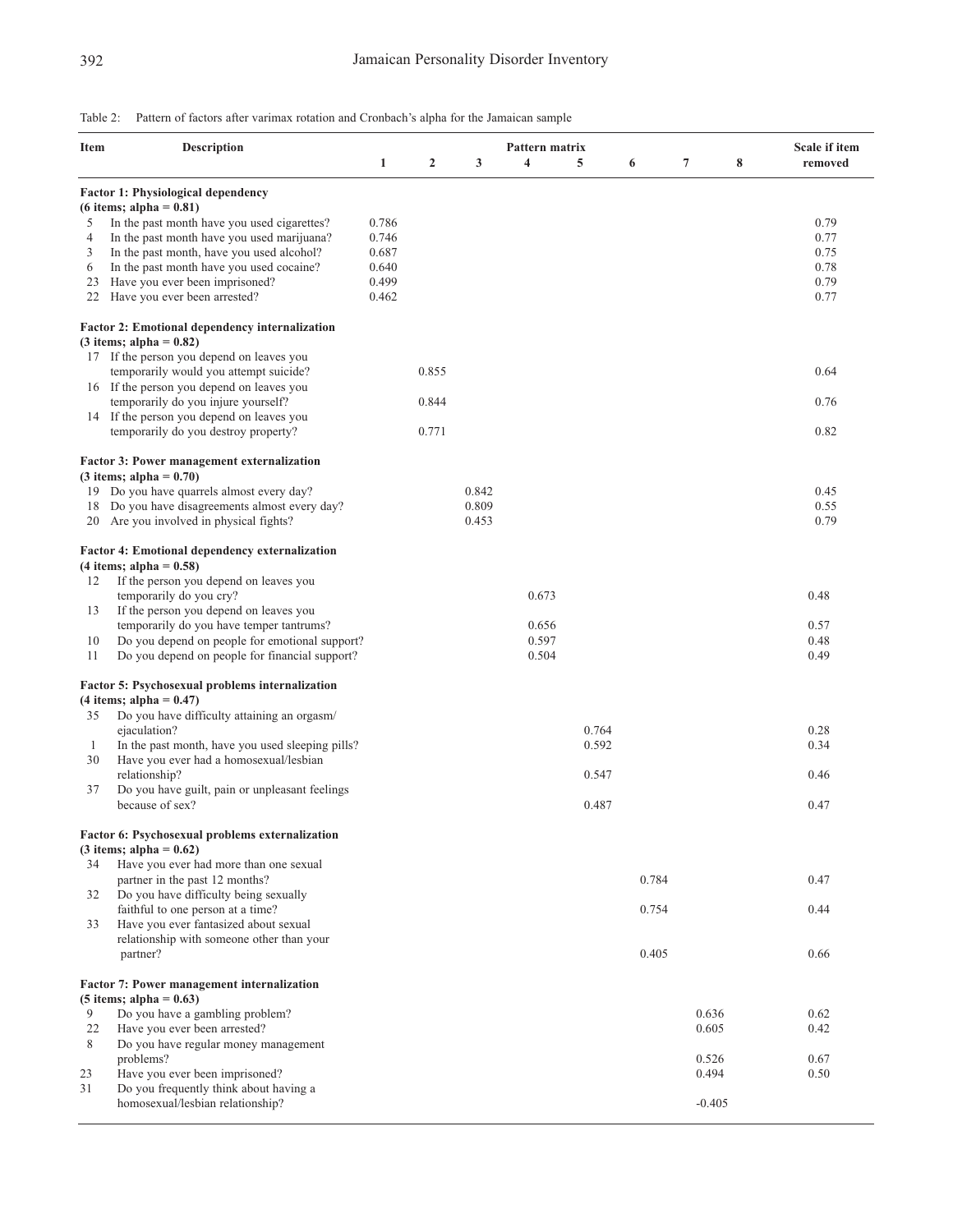| Table $2$ (cont'd): | Pattern of factors after varimax rotation and Cronbach's alpha for the Jamaican sample |  |  |  |
|---------------------|----------------------------------------------------------------------------------------|--|--|--|
|                     |                                                                                        |  |  |  |

| <b>Item</b> | <b>Description</b>                            | Pattern matrix |   |   |   |   |   |  | Scale if item |         |
|-------------|-----------------------------------------------|----------------|---|---|---|---|---|--|---------------|---------|
|             |                                               | 1              | 2 | 3 | 4 | 5 | 6 |  | 8             | removed |
|             | Factor 8: Power management social extension   |                |   |   |   |   |   |  |               |         |
|             | $(4$ items; alpha = 0.45)                     |                |   |   |   |   |   |  |               |         |
| 29          | Have you ever been evicted from rented        |                |   |   |   |   |   |  |               |         |
|             | premises?                                     |                |   |   |   |   |   |  | 0.691         | 0.32    |
| 24          | Have you ever been fired or demoted from      |                |   |   |   |   |   |  |               |         |
|             | a job?                                        |                |   |   |   |   |   |  | 0.532         | 0.35    |
| 21          | Do you take things that do not belong to you? |                |   |   |   |   |   |  | 0.430         | 0.38    |
|             | Do you pay your bills late?                   |                |   |   |   |   |   |  | 0.450         | 0.47    |

entire sample was  $\alpha = 0.79$ , with scale item coefficients ranging from 0.77 to 0.80. All coefficients were higher than the recommended 0.70 indicating that the scale had suitable reliability. Table 3 presents item analysis results and Cronbach's alpha coefficients that would be generated if each item were to be deleted from the instrument.

Table 3: Jamaica personality disorder inventory (JPDI) scale corrected item-total corrections  $(r_{i-t})$  and alpha coefficients if items deleted  $(\alpha_d)$ 

|                | <b>JPDI</b> items                                              | <b>Scale</b> |           |         |
|----------------|----------------------------------------------------------------|--------------|-----------|---------|
|                |                                                                | mean         | $r_{i-t}$ | $(a_d)$ |
| $\mathbf{1}$   | In the past month, have you used sleeping pills?               | 9.72         | 0.08      | 0.788   |
| $\sqrt{2}$     | In the past month, have you used pain killings medication?     | 9.31         | 0.105     | 0.790   |
| 3              | In the past month, have you used alcohol?                      | 9.53         | 0.390     | 0.776   |
| $\overline{4}$ | In the past month have you used marijuana?                     | 9.60         | 0.439     | 0.774   |
| 5              | In the past month have you used cigarettes?                    | 9.54         | 0.535     | 0.769   |
| 6              | In the past month have you used cocaine?                       | 9.72         | 0.483     | 0.774   |
| 7              | Have you been on regular prescription medication?              | 9.22         | $-0.037$  | 0.796   |
| $\,8\,$        | Do you have regular money management problems?                 | 9.36         | 0.402     | 0.776   |
| 9              | Do you have a gambling problem?                                | 9.77         | 0.213     | 0.784   |
| 10             | Do you depend on people for emotional support?                 | 9.59         | 0.287     | 0.781   |
| 11             | Do you depend on people for financial support?                 | 9.47         | 0.439     | 0.774   |
| 12             | If the person you depend on leaves you temporarily do you cry? | 9.66         | 0.165     | 0.786   |
| 13             | If the person you depend on leaves you temporarily do you      |              |           |         |
|                | have temper tantrums?                                          | 9.71         | 0.300     | 0.781   |
| 14             | If the person you depend on leaves you temporarily do you      |              |           |         |
|                | destroy property?                                              | 9.81         | 0.327     | 0.782   |
| 15             | If the person you depend on leaves you temporarily do you      |              |           |         |
|                | behave violently towards others?                               | 9.80         | 0.358     | 0.780   |
| 16             | If the person you depend on leaves you temporarily do you      |              |           |         |
|                | injure yourself?                                               | 9.80         | 0.303     | 0.782   |
| 17             | If the person you depend on leaves you temporarily would       |              |           |         |
|                | you attempt suicide?                                           | 9.79         | 0.375     | 0.780   |
| 18             | Do you have disagreements almost every day?                    | 9.67         | 0.366     | 0.778   |
| 19             | Do you have quarrels almost every day?                         | 9.77         | 0.406     | 0.778   |
| 20             | Are you involved in physical fights?                           | 9.74         | 0.374     | 0.778   |
| 21             | Do you take things that do not belong to you?                  | 9.75         | 0.523     | 0.774   |
| 22             | Have you been arrested?                                        | 9.50         | 0.446     | 0.773   |
| 23             | Have you ever been imprisoned?                                 | 9.66         | 0.420     | 0.776   |
| 24             | Have you ever been fired or demoted from a job?                | 9.60         | 0.334     | 0.779   |
| 25             | Have you ever been expelled/suspended from school?             | 9.66         | 0.434     | 0.775   |
| 26             | Have you been expelled from church?                            | 9.83         | 0.219     | 0.784   |
| 27             | Do you pay your bills late?                                    | 9.44         | 0.037     | 0.793   |
| 28             | Do you borrow money from people?                               | 9.38         | 0.282     | 0.782   |
| 29             | Have you ever been evicted from rented premises?               | 9.78         | 0.356     | 0.780   |
| 30             | Have you ever had a homosexual/lesbian relationship?           | 9.84         | 0.171     | 0.785   |
| 31             | Do you think about it frequently?                              | 9.83         | 0.109     | 0.786   |
| 32             | Do you have difficulty being sexually faithful to one person   |              |           |         |
|                | at a time?                                                     | 9.60         | 0.134     | 0.788   |
| 33             | Have you ever fantasized about sexual relationship with        |              |           |         |
|                | someone other than your partner?                               | 9.20         | 0.181     | 0.786   |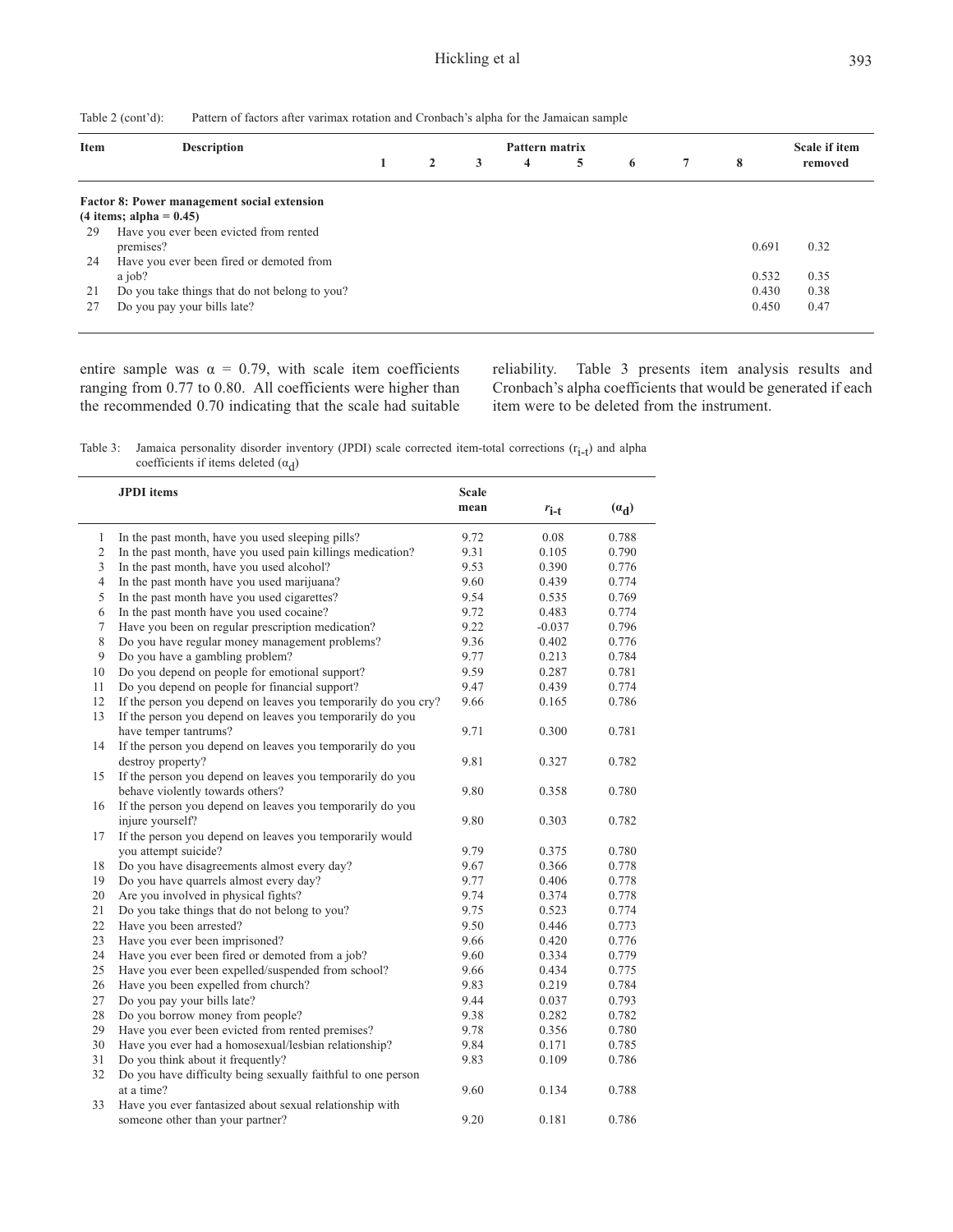|    | <b>JPDI</b> items                                              | <b>Scale</b><br>mean | $r_{i-t}$ | $(a_d)$ |
|----|----------------------------------------------------------------|----------------------|-----------|---------|
| 34 | Have you ever had more than one sexual partner in the          |                      |           |         |
|    | past 12 months?                                                | 9.54                 | 0.199     | 0.785   |
| 35 | Do you have difficulty attaining an orgasm/ejaculation?        | 9.72                 | 0.102     | 0.788   |
| 36 | Have you ever had premature ejaculation?                       | 9.59                 | 0.290     | 0.781   |
| 37 | Do you have guilt, pain or unpleasant feelings because of sex? | 9.61                 | 0.126     | 0.788   |
| 38 | Do you think your behaviour is normal most of the time?        | 9.01                 | $-0.292$  | 0.800   |

Table 3 (cont'd): Jamaica personality disorder inventory (JPDI) scale corrected item-total corrections  $(r_{i-t})$  and alpha coefficients if items deleted  $(\alpha_d)$ 

An exploration of the data was conducted to determine the best score to divide participants into those who have a personality disorder *versus* those who do not. Clinical judgments of a consultant psychiatrist were used as the standard for establishing potential cut scores for the JPDI. Cut scores were chosen based on the balance between specificity and sensitivity such that sensitivity was given greater weight than specificity. This decision was based on the fact that the JPDI will be used as a screening instrument, and as such should have a greater sensitivity than specificity. Using values between the mean scores of 7.15 and 13.96, the sensitivity (95.06%) and specificity (67.71%) of the JPDI were found to be most acceptable when a cut-off score of nine was employed. The JPDI diagnosed a total of 118 persons in the sample as having a personality disorder. The psychiatrist concurred with the diagnosis of a personality disorder in 77 of these cases, 34.7% less than the JPDI. Where the JPDI diagnosed a total of 90 persons in the sample as not having a personality disorder, the psychiatrist concurred with the diagnosis for 86 of these persons. This indicates that the JPDI is likely to produce a higher false positive rate but very low false negative rate in comparison to psychiatrists' diagnosis.

An estimate of concurrent validity was obtained by correlating the JPDI with the IPDE-S. To estimate predictive validity, categorical scores on the JPDI (personality disorder *versus* no personality disorder) were cross-tabulated with the type of patient (psychiatric *versus* medical). The Spearman rank-order correlation of categorical scores for the JPDI and IPDE-S was  $r = 0.432$  ( $p = 0.000$ ). Table 4 displays the

Table 4: Bivariate analysis of the Jamaica personality disorder inventory (JPDI) and international personality disorder examinationscreening instrument (IPDE-S)

|                      | <b>JPDI</b><br><b>Personality disorder</b> |                |  |  |  |  |
|----------------------|--------------------------------------------|----------------|--|--|--|--|
| <b>IPDE-S</b>        | <b>Absent</b>                              | <b>Present</b> |  |  |  |  |
| Personality disorder |                                            |                |  |  |  |  |
| Absent               | 43 (97.7%)                                 | $1(2.3\%)$     |  |  |  |  |
| Present              | $72(46.2\%)$                               | 84 (53.8%)     |  |  |  |  |

 $r = 0.432, p = 0.000$ 

cross-tabulation of JPDI and IPDE-S scores which shows that the JPDI had a high false negative rate (46.2%) combined with moderate true positive (53.8%) and true negative rates (97.7%). Correlation analysis between the JPDI and the psychiatric assessment of the presence/absence of a personality disorder was also significant ( $r = 0.598$ ;  $p = 0.000$ ). These results suggest that the JPDI may have an acceptable level of concurrent validity.

Significant Spearman rank-order correlation of categorical scores for the JPDI and location of patient was also found  $[r = 0.293, p= 0.000]$  (Table 5). As indicated by the

Table 5: Bivariate analysis of the Jamaica Personality Disorder Inventory (JPDI) by location of patient

|                     | <b>JPDI</b>                 |                |  |  |
|---------------------|-----------------------------|----------------|--|--|
|                     | <b>Personality disorder</b> |                |  |  |
|                     | Absent                      | <b>Present</b> |  |  |
| Location of Patient |                             |                |  |  |
| Medical ward        | 72 (72.0%)                  | $28(28.0\%)$   |  |  |
|                     | 43 (43.0%)                  | 57 $(57.0\%)$  |  |  |

 $r = 0.293$ ,  $p = 0.000$ 

cross-tabulation percentages, the JPDI was two times more likely to identify the presence of a personality disorder on a psychiatric ward (57.0%) than on a medical ward (28.0%).

The data (Table 6) meet the four principles for establishing the construct validity of a measure in an MTMM for Campbell and Fiske (11).

Table 6: Multitrait-multimethod matrix – complete sample

|                                       | <b>JPDI</b> | <b>Consultant</b><br>personality<br>disorder | <b>BSD</b> | <b>Consultant</b><br>depression |
|---------------------------------------|-------------|----------------------------------------------|------------|---------------------------------|
| <b>JPDI</b>                           | 0.79        |                                              |            |                                 |
| Consultant<br>personality<br>disorder | 0.60        | 0.89                                         |            |                                 |
| <b>BSD</b>                            | 0.18        | 0.21                                         | 0.62       |                                 |
| Consultant<br>depression              | 0.23        | 0.26                                         | 0.64       | 0.68                            |

JPDI: Jamaica Personality Disorder Inventory, BSD: Brief Screen for Depression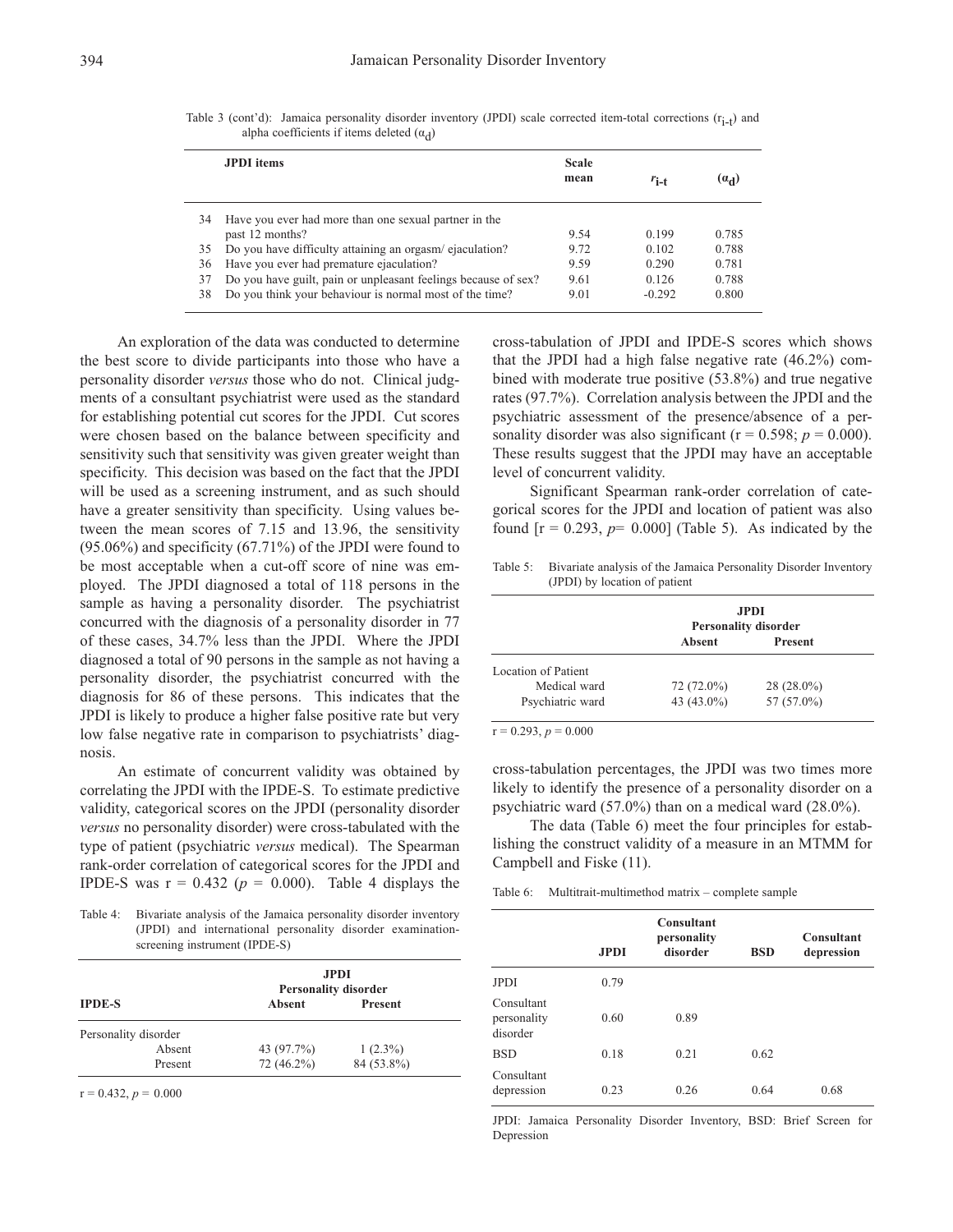The heterotrait-monomethod triangles comprise correlations among measures that share the same method of measurement. If discriminant validity is to be proven then the correlations among these measures must be low. The low values for the whole sample matrix of 0.18 and 0.26 for the BSD *versus* JPDI (same method – self report inventory; different trait – depression and personality disorder) and psychiatrist diagnosis of depression *versus* psychiatrist diagnosis of personality disorder (same method – clinical interview; different trait – depression and personality disorder) are among the lowest in the matrix. This is evidence of discriminant validity. There is a relatively high correlation, 0.60, between the JPDI and the psychiatrist's diagnosis of personality disorder, and is substantive grounds for establishing convergent validity. The complete sample matrix provides evidence of both convergent and discriminant validity and meets the criteria for construct validity.

#### **DISCUSSION**

The JPDI was developed to measure personality disorder reconceptualized as a unitary construct with the three underlying dimensions: psychosexual problems, dependency and power management issues (6). Principal components factor analysis identified eight factors based on the item clustering of the questions in the measure, accounting for half of the total variance in the scale. These subscales consisted of 30 of the total scale items, suggesting that the excluded eight questions be modified by more strongly representative questions. The majority of the JPDI questions (79%) are representative of the reconceptualized model of personality disorder. In general, the JPDI demonstrated robust evidence for its reliability as indicated by the internal consistency of the entire scale  $(r = 0.79)$ . Although the factors contain items that are generally representative of the clinical triad, the first three factors met or exceeded the recommended reliability value of 0.70 for the development of a questionnaire (11), suggesting the need to strengthen the other measures of the underlying dimensions of personality disorder.

In the initial studies of personality disorder in Jamaica (6, 7), a greater frequency of ego-dystonic homosexuality was identified within the personality disordered patients in comparison to patients diagnosed with Axis I disorders. Egodystonic sexual orientation is recognized as a disorder of sexual development and orientation by the World Health Organization (WHO) in the International Classification of Diseases (ICD) 10, but is excluded in the DSM IV-TR classification system. It is in this context that the question of homosexuality is included in the JPDI.

Evaluation of the JPDI against other measures of personality disorder as well as a conceptually different measure (BSD) found significant concurrent validity in correlations between the JPDI and the IPDE-S and psychiatric assessments of the presence/absence of personality disorder. Predictive validity was also established as the JPDI was able to correctly forecast membership in a particular patient group

(based on ward location). Discriminant validity was also identified in the negative, weak correlations between the JPDI and the BSD – two conceptually different measures. Taken together, these results suggest that the JPDI may be a useful screening instrument for personality disorder based on the clinical triad formulation (6). The overall results suggest its reliability and validity as a screening instrument. It represents a useful tool in the armamentarium of the primary care physician as well as mental health practitioners for the first identification of patients likely to be diagnosed with a personality disorder. The JPDI is a linguistically simple and brief screening tool that is representative of the reconceptualized personality disorder and can be used in areas where there is limited access to psychiatric services. Its simplicity of use should also encourage further studies on personality disorder in the Jamaican population.

#### **Limitations**

- \* Coding of consultants who carried out specific interviews was not done, thus inter-rater reliability in the administration of the instruments was not assessed.
- \* The consultants' diagnosis of personality disorder was recorded dichotomously rather than continuously, limiting the types of analysis that could be conducted.
- \* Informants were not used to verify if subjects had been truthful in their responses.
- \* Acute psychosis was used as an exclusion criterion for selection of participants, based on clinical judgment only.
- \* The use of medical patients as representative of the general population can be questioned.

#### **REFERENCES**

- 1. Loranger AW. The International Personality Disorder Examination (IPDE) Screening Questionnaire. Odessa, FL: Psychological Assessment Resources; 1999.
- 2. Livesley WJ, Schroeder ML, Jackson DN, Jang KL. Categorical distinctions in the study of personality disorders, implications for classification. J Abnormal Psychol 1994; **103:** 6−17.
- Livesley WJ. Suggestions for a framework for an empirically based classification of personality disorder. Can J Psychiatry 1998; **43:** 137– 47.
- 4. Pilgrim J, Mann A. Standardized assessment of personality. London: Cambridge University Press; 2003.
- 5. Zimmerman M. Diagnosing personality disorders: a review of issues and research methods. Arch Gen Psychiatry 1994; **51:** 225−45.
- 6. Hickling FW, Martin J, Harrisingh-Dewar A. Redefining personality disorder in Jamaica. In: Hickling FW, Matthies BK, Morgan K, Gibson RC, eds. Perspectives in Caribbean Psychology. Kingston: CARIMENSA Press, The University of the West Indies; 2008: 263−88.
- 7. Hickling FW, Paisley V. Redefining personality disorder: A Jamaican perspective*.* J Pan Am Public Health 2011; **30:** 255–61.
- 8. Rose D. Official social classifications in the UK [Internet]. Soc Res Update 1995 [cited 2009 Dec 9]; **9:** 1–7. Available from: http://sru. soc.surrey.ac.uk/SRU9.html
- 9. Lipps GE, Lowe GA. Validation of the brief screen for depression in a Jamaican cohort. West Indian Med J 2006; **55:** 425−9.